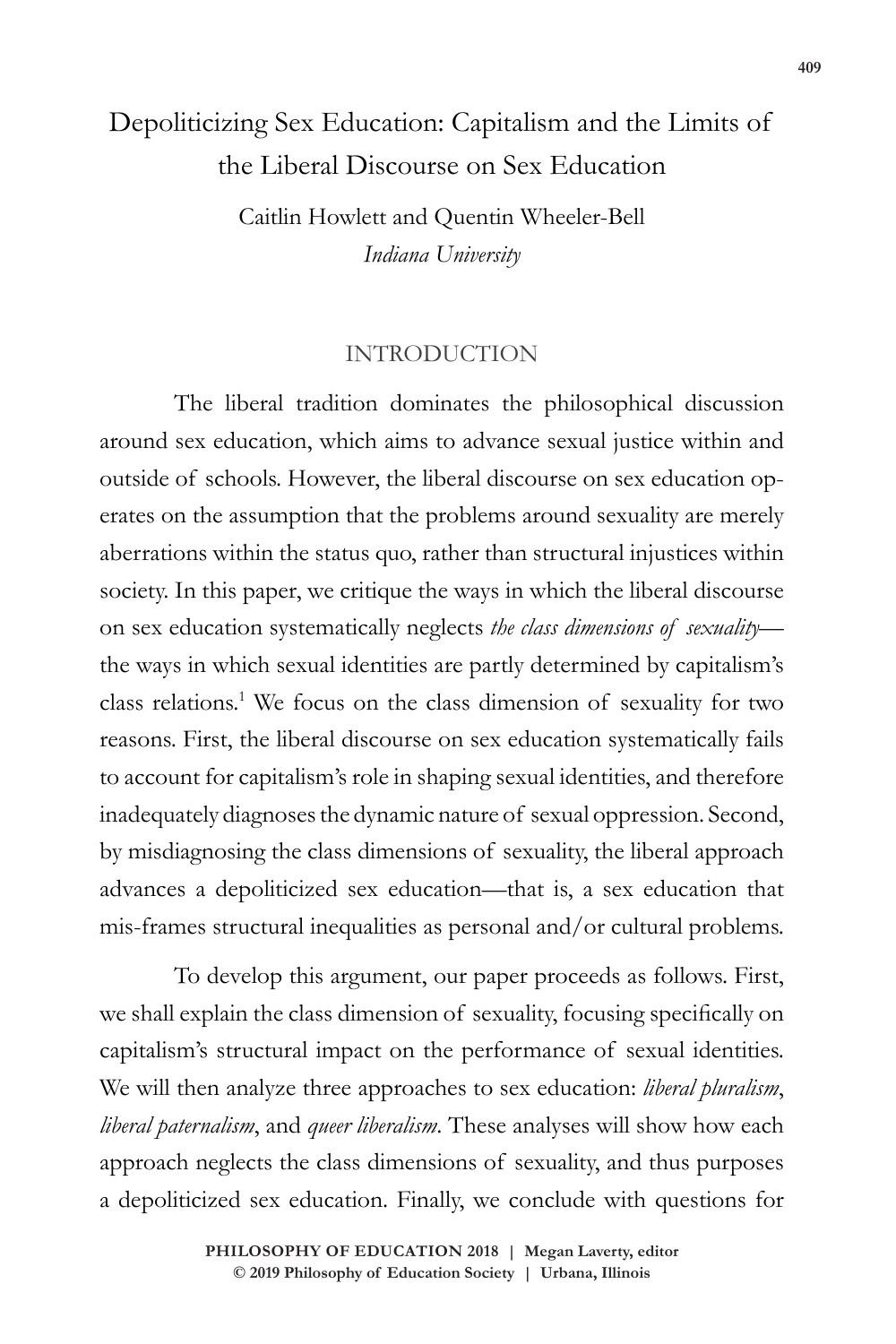future philosophical investigations raised by this analysis.

Before proceeding, two cautionary notes are in order. First, this paper is *not* a normative justification of a radical approach to sex education. While we believe a radical approach to sex education is necessary and normatively defensible, our paper only aims to *critique* the limits of the liberal discourse on sex education. Second, we avoid developing a normative alternative approach to sex education in order to challenge, like Raymond Geuss, the assumption that "criticism must be constructive."2 Constructive approaches can often hastily move to explain what sex education "ought to be" without adequately analyzing the relationships between sexuality and power, specifically between sexuality and capitalism. Thus, we employ the method of critique to free us of the imperative to say what "ought to occur," which in turn allows us space to expose the limits of the liberal discourse on sex education.

## THE CLASS DIMENSIONS OF SEXUALITY

Sexuality is commonly interpreted as having a performative dimension.<sup>3</sup> While we agree that sexuality is performed, such performances occur within structurally unequal and antagonistic capitalist class relationships, which means sexuality is also shaped and limited by capitalism. Therefore, a sex education program that ignores the role of capitalism also inadequately teaches children to understand and challenge the complex nature of sexual oppression. However, to understand how class intersects with sexuality, we first need an operating definition of capitalism. *Capitalism*, as Erik Olin Wright argues, is a way of organizing economic activities, and can generally be defined along two axes: *class relations* and *economic coordination*. 4 For our purpose, we shall focus only on class relations.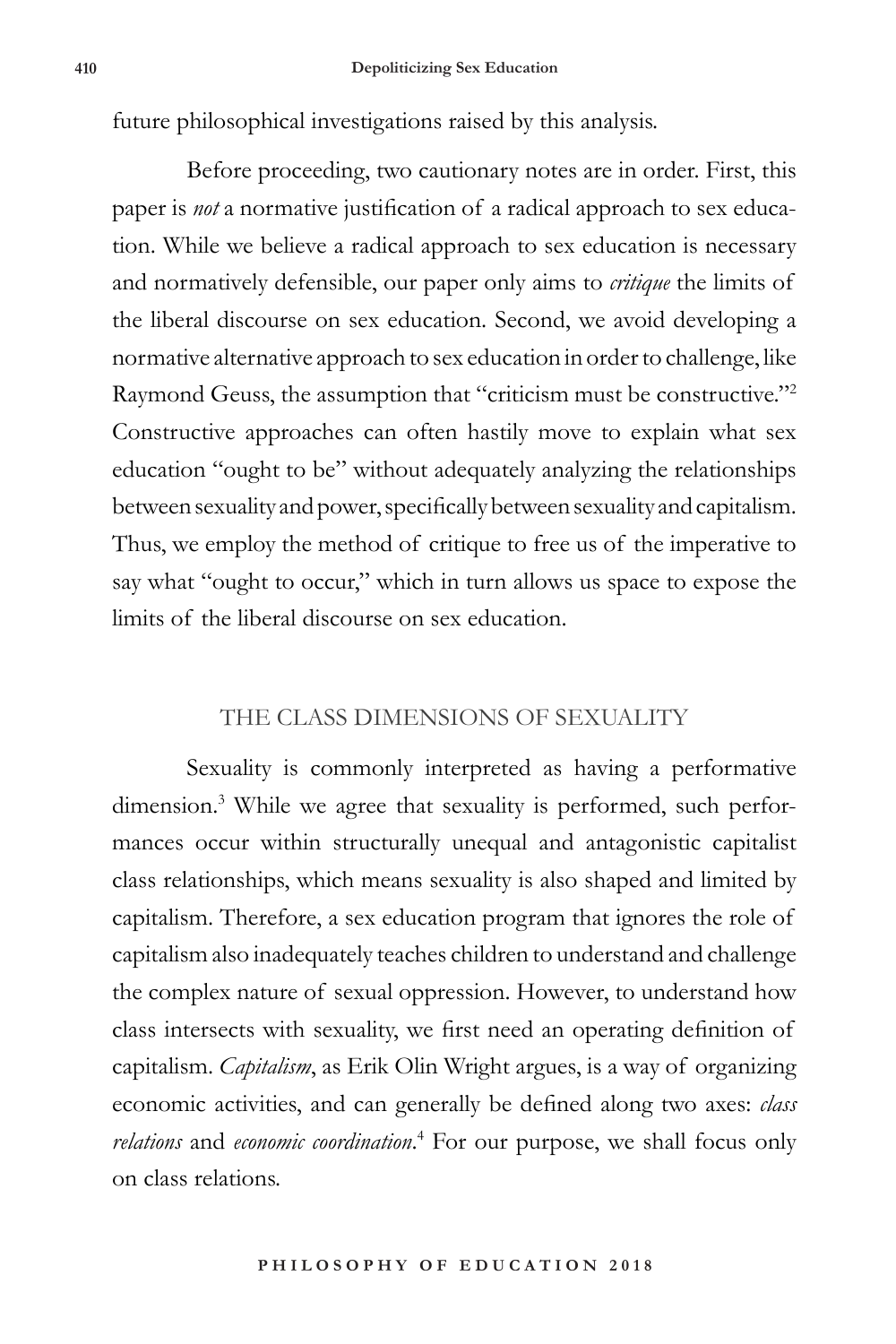Class relations, Olin Wright argues, are "the social relations through which the means of production are owned and power is exercised over their use."5 Within capitalism, the means of production are primarily owned through private property, which creates *antagonist class relations*. The classic example of this is the relationship between capitalists and workers: the capitalists control the means and distribution of production, while the workers, in order to survive, must sell their labor to the capitalists at a price determined by the market. The capitalist and the worker are then locked in the following antagonist relationship: the capitalist acts in his/ her best interest and extracts more profit from labor, thereby decreasing the worker's means of subsistence, while the worker seeks to eradicate capitalism's profit motive, or at least receive a fair share of the profit, which conflicts with the interest of capitalists.

Of course, modern capitalist economies are more complex than this simple class relationship. Nonetheless, complex capitalist societies still create or magnify structurally antagonistic class relationships, and do so by creating conditions in which the interests of individuals occupying different class positions are structurally at odds. Within capitalism, we can identify at least two overlapping antagonist class relationships: *class exploitation* and *class domination*. *Class exploitation*, following the classic Marxist example above, occurs when the capitalist exploits the surplus labor from workers. *Class domination*, on the other hand, refers to the ability of one class to arbitrarily control the activities of another class. One way in which class domination occurs is through forms of *opportunity hoarding*. Capitalism incentivizes opportunity hoarding by allowing individuals who occupy one class position to maintain objective interests in accessing certain limited social positions or goods. However, the more one class accesses said goods or social positions, the less access is provided to individuals in another class position. Opportunity hoarding within education is a prime example of this. Within most capitalist societies, education is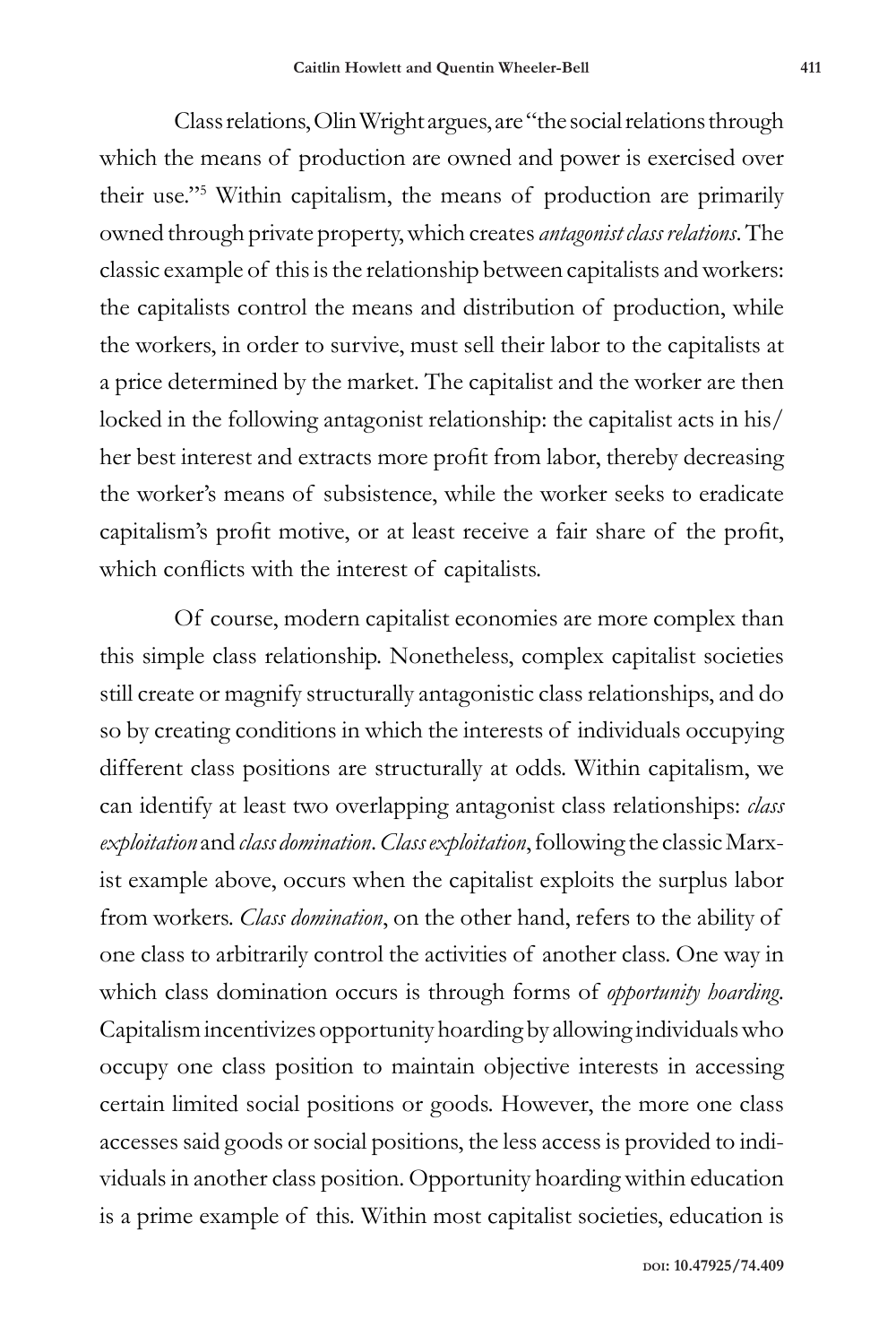the primary means for bettering or maintaining one's class status. This relationship between education and access to the capitalist labor market necessitates middle and upper-class families' vested interest in ensuring their children's access to education.<sup>6</sup> The interests of the middle and upper-classes, however, conflicts with the interests of lower-class families, because the more the former employs their capital to access elite forms of education, the less opportunities are available for working and lower-class families<sup>7</sup>

To clarify how class intersects with sexuality, we shall focus on three distinct ways in which capitalism affects sexual identities: *exacerbating antagonist sexual identities, causing sexual alienation,* and *limiting sexual identities*. These three examples will help clarify how the liberal discourse on sex education neglects the class dimensions of sexuality, and why such neglect leads to depoliticized sex education.

# *Class Exacerbating Antagonist Sexual Identities*

A *social antagonist identity* is an identity based upon social status, in which the performance of the identity depends in part upon how an individual distinguishes themselves from others. Such identities are antagonist because the privileged status of the performed identity is partly based upon its distinction from less-esteemed identities.<sup>8</sup> Antagonist sexual identities can be performed independent of class factors; however, when such identities are performed within class dominating relationships, these antagonist identities are exacerbated. One example here is slut-shaming on college campuses. As sociologists Elizabeth A. Armstrong, Laura Hamilton, and Elizabeth M. Armstrong explain, upper-class high-status women in a mid-west college institution, referred to as "MU," use slut discourse to make class distinctions between themselves and lower-class low-status women.<sup>9</sup> These antagonist sexual identities are structurally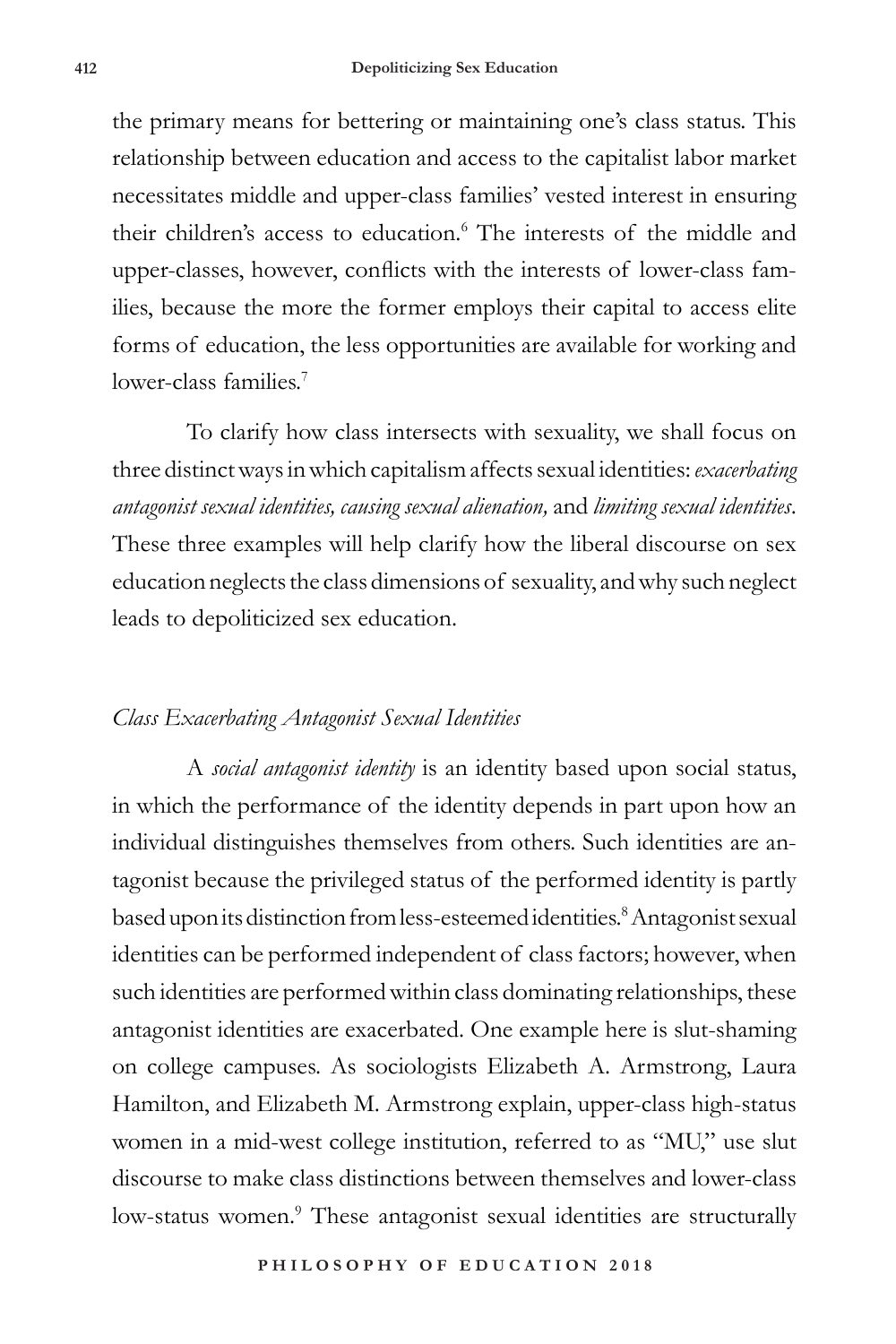reproduced at MU, because like many other elite state institutions MU most actively recruits middle and upper-class students who can afford higher tuition costs. To recruit and retain these students, MU structures its campus environment to benefit their interests, including leasing and selling prime real-estate around campus to fraternities, sororities, and private companies who rent expensive student housing.10 In sum, when universities are the primary mechanism through which individuals maintain or better their class status within capitalism, and colleges are increasingly dependent upon middle and upper-class families' ability to pay higher tuition costs, then colleges have an objective interest in ensuring their environment panders to middle and upper-class students.<sup>11</sup> However, these are the same students most likely to engage in slut-shaming and other antagonist gendered performances.12

# *Class Causing Sexual Alienation*

The next case is one in which class causes sexual alienation. A person experiences an *alienating sexual lifestyle* when they are forced to identify with a sexual lifestyle they find difficult or impossible to endorse.<sup>13</sup> Capitalism incentivizes opportunity hoarding by maintaining a strong link between one's ability to live and one's engagement in paid labor; by requiring people to engage in paid labor to survive, capitalism pushes individuals into alienating sexual lifestyles, and simultaneously creates structural inequalities that limit who can access certain forms of paid labor. This means individuals who occupy upper and middle-class positions have an objective interest in ensuring that they, and their children, can access socially-esteemed, well-paying, and personally fulfilling jobs. Even more, they have the class privilege to secure this reality.14 Conversely, those who occupy lower-class positions are afforded fewer opportunities to access socially-esteemed, well-paying jobs. As a result, lower-class individuals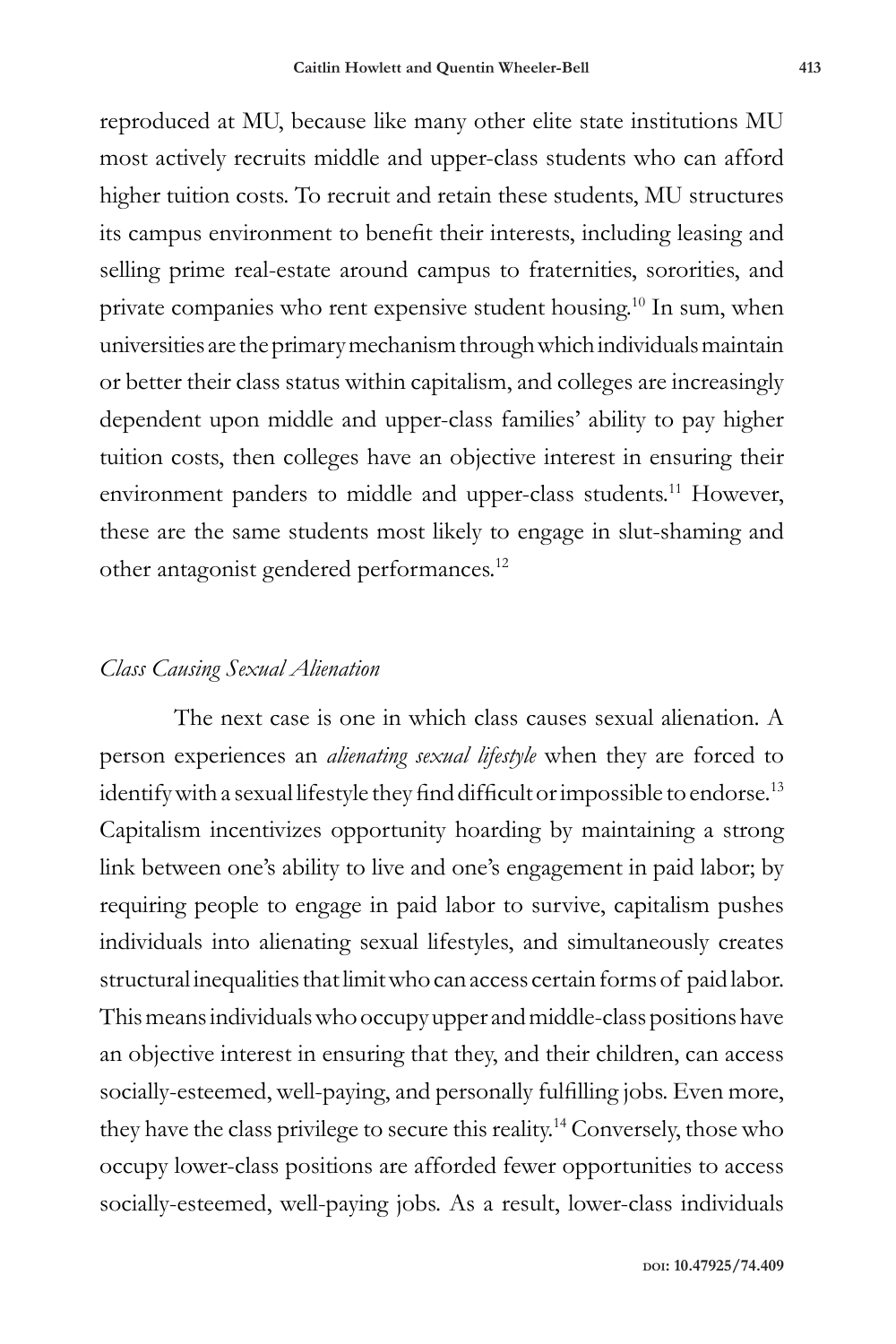are more likely to be pushed into forms of paid-labor (legal or illegal) they find personally alienating. Sex work is an example of how class can cause sexual alienation.15 Sex work is a reasonable sexual lifestyle in which individuals from all classes participate, and can be personally fulfilling and generously paying; however, not all individuals participate in sex work for the same reasons nor under the same conditions. For instance, lower-class women often feel pushed into sex work even when they find it difficult or impossible to endorse. They are more likely to participate in more dangerous forms of sex work, and compared to middle and upper-class women, they lack the same resources to exit sex work.16

## *Class Limiting Sexual Identities*

Capitalism not only pushes individuals into alienating sexual lifestyles by incentivizing inequalities in wealth and income, but it also structures and limits how individuals can perform their sexual identity.17 For instance, performing a queer identity as an affluent youth is quite different from performing a queer identity as a homeless youth, because performing queerness requires access to certain kinds of material goods, like clothing, which are difficult for queer homeless youth to acquire. In addition, queer homeless youth experience higher rates of mental illness and sexual and physical abuse, and are more likely to engage in "risky" behavior, like sex work and substance abuse.<sup>18</sup> Unlike middle and upper-class queer youth, homeless queer youth lack the material resources and/or access to social services to mitigate these problems.

# CRITIQUE OF LIBERAL SEX EDUCATION

In the abovementioned cases, capitalism structurally shapes how and under what conditions sexuality is performed. A robust sex education,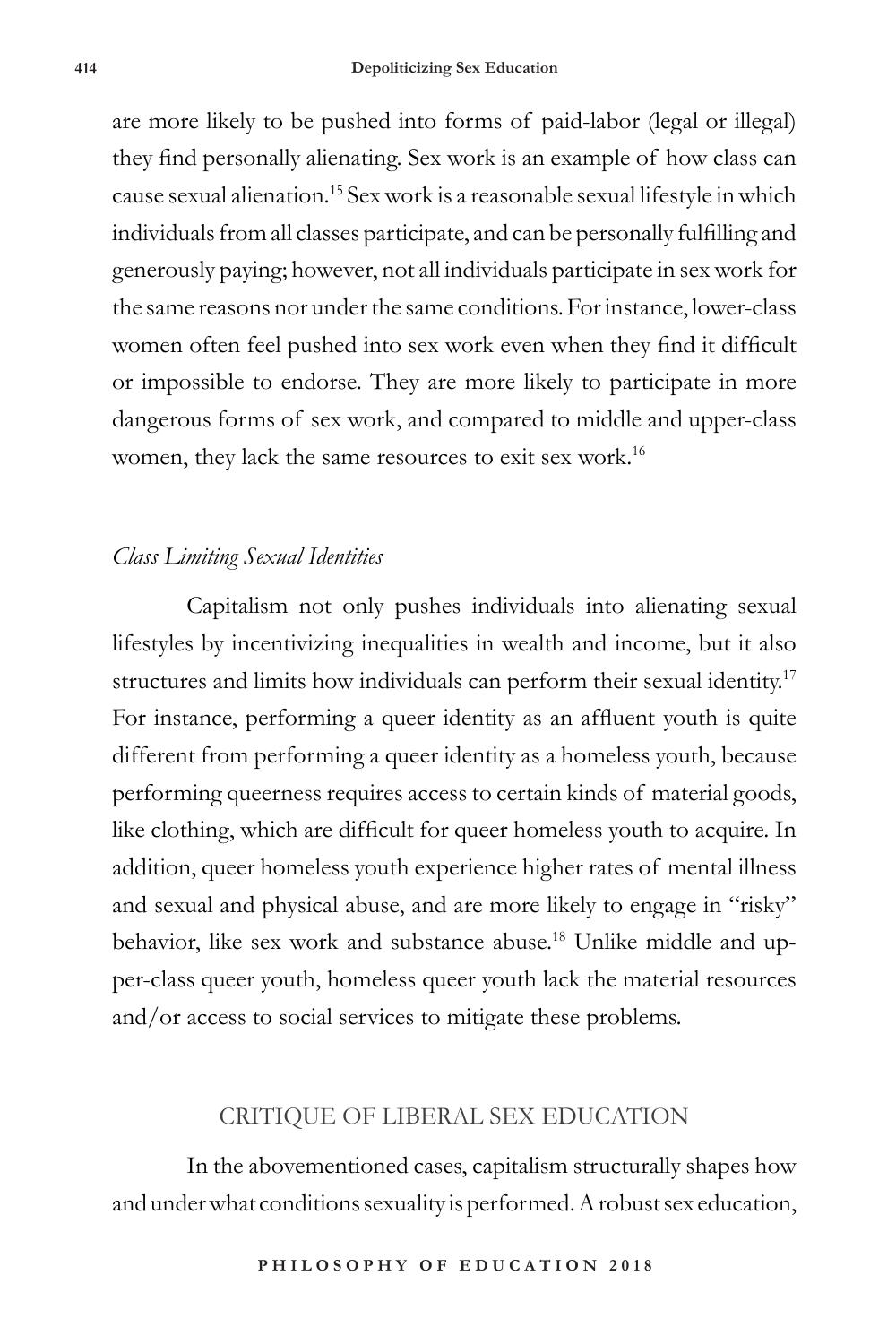then, must teach children how capitalism impacts sexuality. However, the liberal discourse on sex education neglects capitalism, and as a result, proposes depoliticized approaches to sex education: a sex education that assumes structural injustices can be addressed by changing personal behaviors or cultural dispositions. Our critique of the liberal discourse on sex education is not a critique of liberalism *per se*—we remain agnostic on liberalism's ability to construct a sex education that challenges the class dimensions of sexuality. Instead, we argue that by misdiagnosing the class dimensions of sexuality, the liberal approach to sex education advances a depoliticized education.19 To justify our argument, we shall analyze three liberal approaches to sex education: *liberal pluralism, liberal paternalism,* and *queer liberalism*.

# *Liberal Pluralism*

Our first case is Josh Corngold's *liberal pluralism* approach. For Corngold, the central question for sex education is: *How should common schools in a liberal pluralist society approach sex education in the face of deep disagreements about sexual morality?* Dealing with unremitting sexual discord in a liberal society, according to Corngold, requires an autonomy-promoting education, which he defines as "develop[ing] the emotional strength, as well as critical thinking, and social skills necessary to resist manipulation and coercion" and to "empower students, cognitively and emotionally, to exercise sovereignty over their own sexuality."20 Only by teaching children to be autonomous agents can we ensure they will be capable of sexual self-determination and of reasonably handling moral disagreements. By assuming that individual changes, like being more autonomous, are sufficient for challenging the class dimensions of sexuality, Corngold depoliticizes sex education. The limits of Corngold's approach become clear when we apply his argument for an autonomous education to the cases of *class incentivizing antagonist identities* and *class causing sexual alienation*.

First, Corngold's liberal pluralist approach inadequately deals with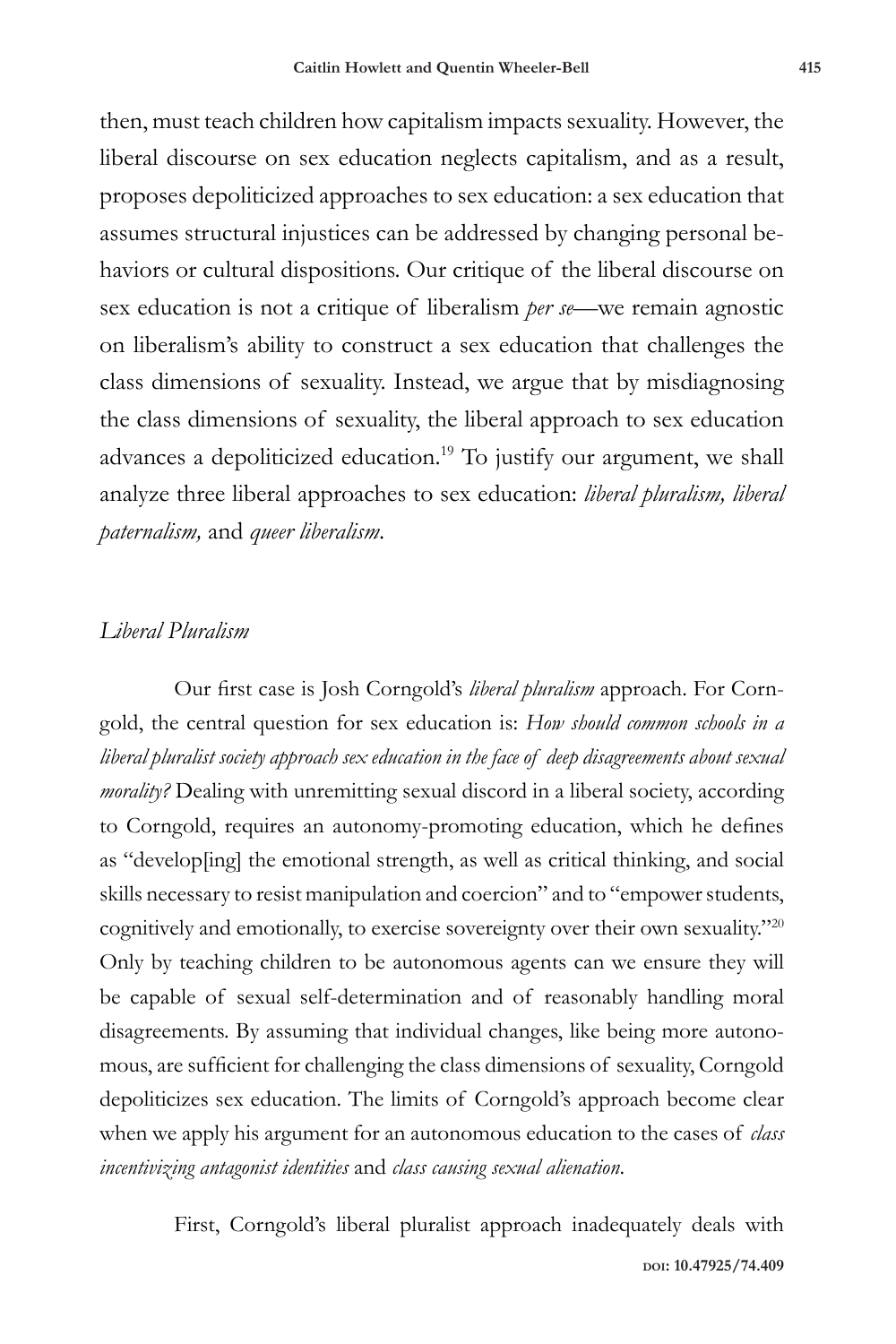cases in which capitalism incentivizes moral disagreements around sexuality. For example, when slut-shaming is used to make class distinctions, such moral disagreements are based upon sexuality and class tensions over whose and which sexual practices are deemed "reasonable" and "worthwhile." In this case, teaching children to autonomously handle moral disagreement is necessary, but insufficient. While an autonomy-promoting education might lessen the degree to which individuals engage in harmful and antagonist class practices, such an education is insufficient for challenging the role of class domination in incentivizing these disagreements. Second, Corngold's approach also inadequately addresses cases in which capitalism pushes individuals into alienating lifestyles. For example, empowering individuals to resist manipulation and coercion does not challenge the class factors that push individuals into sexual lifestyles they cannot personally endorse, like sex work. And without a sex education that challenges these structures of class domination, individuals forced into such lifestyles will be unable to exercise sexual sovereignty. In the end, Corngold's approach to sex education is depoliticized, as it focuses too much on changing individual behaviors and dispositions and insufficiently addresses the class dimensions of sexuality.

#### *Liberal Paternalism*

The next case we shall investigate is Paula McAvoy's *liberal paternalist* approach.21 For McAvoy, the key question is: *How can we design a justifiable sex education under conditions of inequality?* According to McAvoy, sex education should demote autonomy and promote mutuality because individuals acting autonomously can still reproduce gender inequalities, thus making autonomy an insufficient value for sex education. To adjudicate between "good sexual choices" and "bad sexual choices," McAvoy argues that sex education should take a liberal paternalist approach, which places limitations on some choices in order to help people "live freer and more fulfilling lives."22 On face, the liberal paternalist approach appears well positioned to address the class dimensions of sexuality because it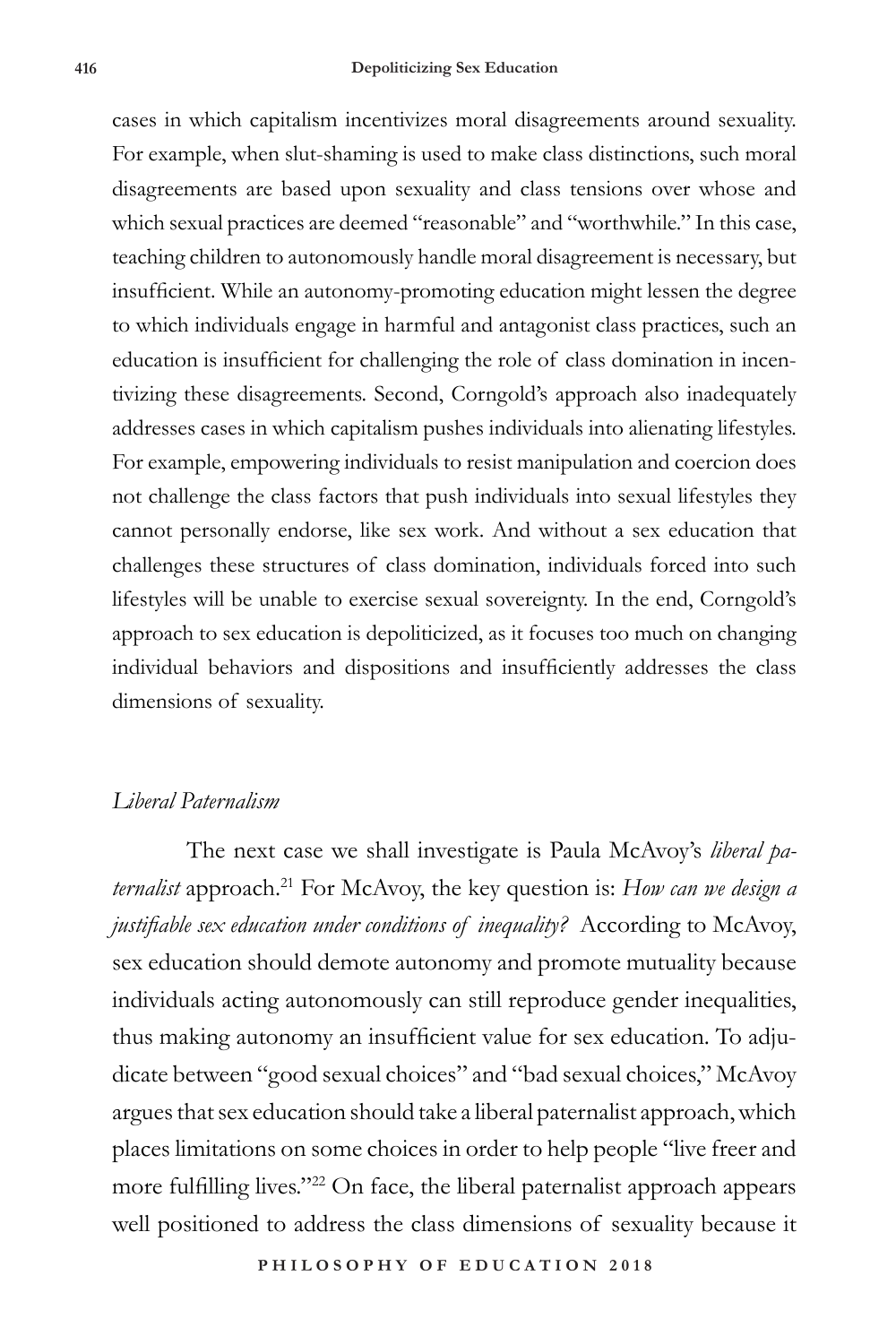focuses on conditions of inequality; however, McAvoy misdiagnoses gender inequalities within capitalism, and as a result, advances a depoliticized approach to sex education.

To understand how McAvoy misdiagnoses gender inequality within capitalism, we examine a case she uses to justify her liberal paternalist approach: *Girls Gone Wild*. According to McAvoy, the women (and men) who participate in *Girls Gone Wild* are not making autonomous choices because their choices are "unduly shaped by the preferences of others."23 More specifically, "these women [and men] are behaving in ways defined by the marketplace (more specially, the porn industry)," and "because this culture is so pervasive and begins with advertising and products targeted at young children, these preferences get shaped subconsciously over time and so cannot be considered autonomous."24 McAvoy's critique of *Girls Gone Wild*, as well as of the market, is inaccurate because it fails to understand the connection between the market and capitalism. As we noted above, participation in sex work is connected to the structural injustices within capitalism. For instance, when *Girls Gone Wild* was in business, it solicited and hired women who were and women who were not in college, which means it was a capitalist company profiting from voluntary participants and from women capitalism pushed into such work.25 In this regard, McAvoy is incorrect to reduce participation within *Girls Gone Wild,* or other forms of sex work, to simply having one's preferences "unduly shaped" by the market. Indeed, individuals participate within sex work for various reasons: while some participate because their preferences have been unduly shaped, some participate because it empowers them, and others are forced into sex work because of capitalism.26

When McAvoy reduces participation in *Girls Gone Wild* or other forms of sex work to unduly shaped preferences, she *culturalizes sexual injustices.* By that we mean she treats sexual injustices primarily as a cultural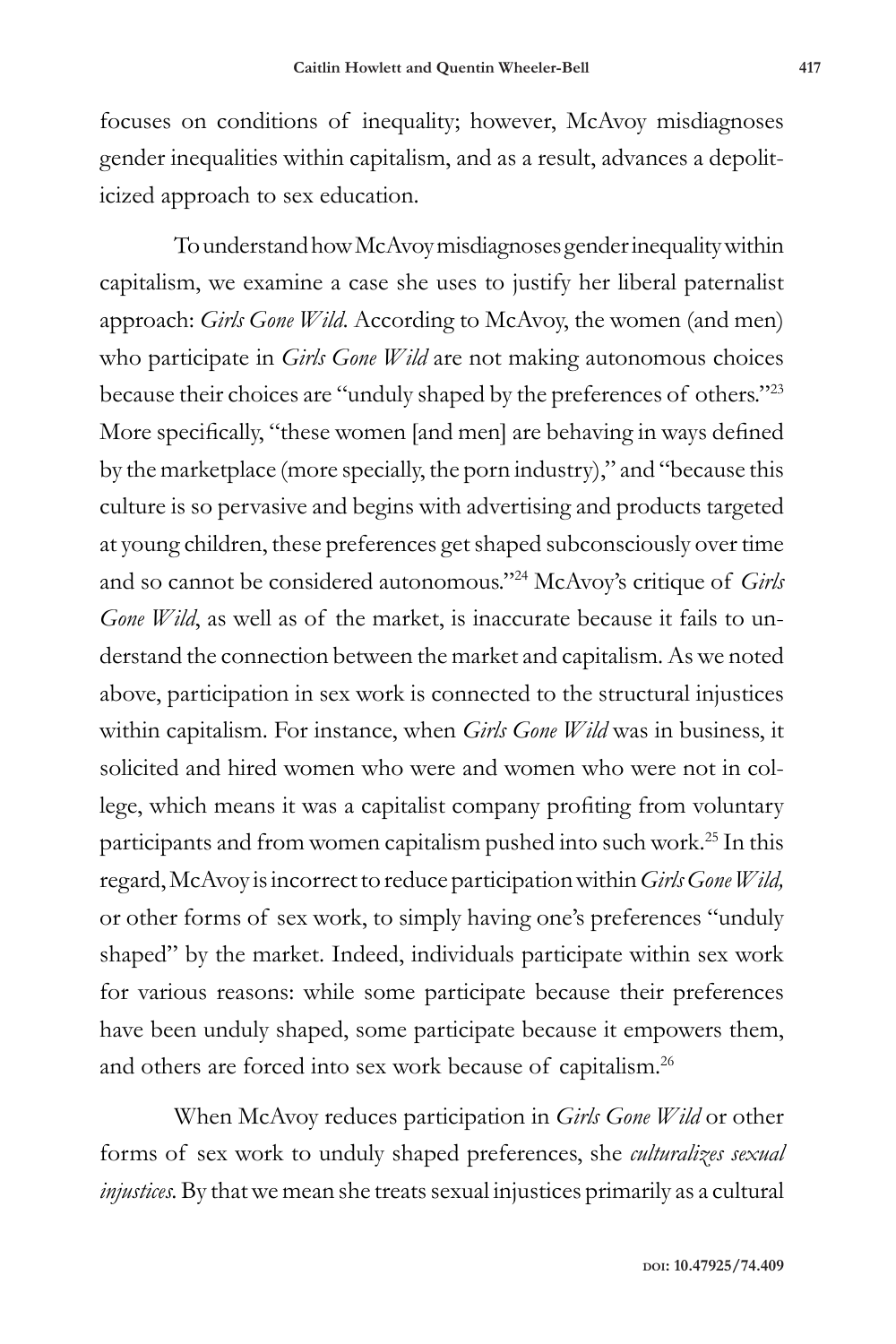problem, rather than one reproduced through personal, cultural, and structural practices.<sup>27</sup> McAvoy's culturalizing sexual injustices manifests in her argument for mutuality. As noted above, McAvoy demotes autonomy for mutuality in order to account for the ways in which individuals internalize oppressive sexual norms and make choices that reproduce sexual oppression. However, promoting mutuality over autonomy just shifts the aims of sex education from the personal level (i.e., autonomy) to a cultural level (i.e., mutuality); such a shift still rests upon the assumption that changing individual behaviors and cultural norms can adequately address the class dimensions of sexuality. While McAvoy correctly notes that individuals internalize oppressive sexual norms, she neglects capitalism's role in reproducing oppressive norms: not only does capitalism incentivize oppressive gender norms, but it also creates unequal conditions that push individuals into oppressive sexual situations. As a result, McAvoy's argument for mutuality over autonomy is too weak to help children challenge the structural injustices within capitalism that reproduce gender domination.

Finally, McAvoy's liberal paternalism would also reproduce the class and sexual domination she aims to eradicate. For example, liberal paternalism rests upon three assumptions: a predetermined conception of "good sexual choices" and "bad sexual choices"; that a legitimate process for determining "good sexual choices" from "bad sexual choices" exists; and that a criterion for determining "good moral choosers" and "bad moral choosers" exists. Based on these assumptions, however, those who participate in a predetermined "bad sexual practice" are effectively excluded from the process of determining good sexual choices from bad sexual choices. Based upon McAvoy's argument, those who participate in sex work do so because their preferences are unduly shaped by the market, which makes them "bad sexual choosers." Once an individual is labeled a bad sexual chooser, there is no reason to include them in the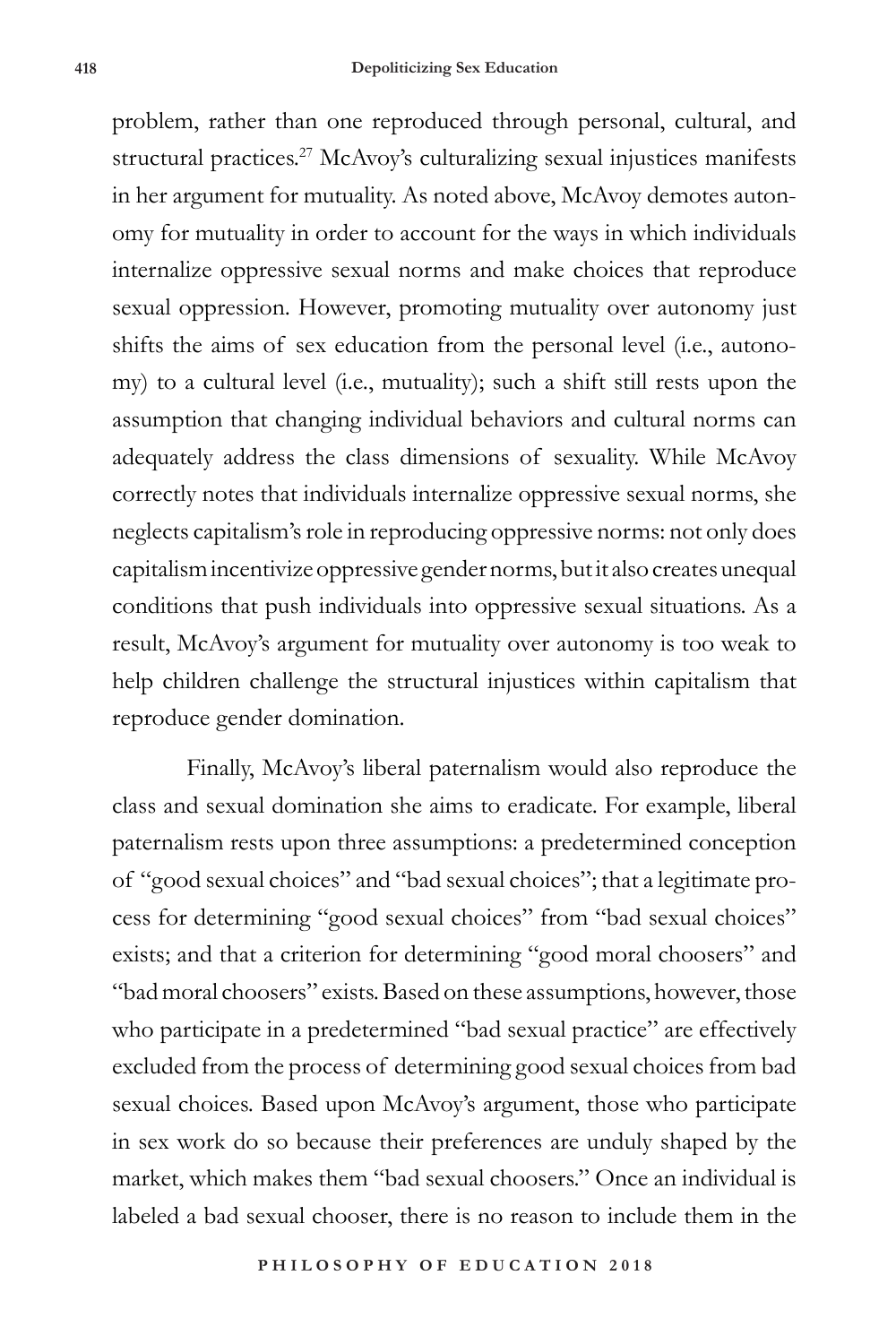process of distinguishing between good and bad sexual choices. Taking this argument to its logical conclusion, women (and men) empowered by activities deemed "bad sexual practices" would also be excluded from democratically determining what should be taught to children. And because of heteronormative and class biases embedded within the predetermined conception of sexual practices, the exclusionary mechanism inherently built into the liberal paternalist approach is likely to reproduce gender and class injustices.28

# *Queering Liberalism*

Finally, we turn to Cris Mayo's work, which we term *queering liberalism*. 29 Mayo's work has disrupted normative discourses on sex education by foregrounding the experiences of marginalized and stigmatized LGBTQ youth in education and society. Using Judith Butler and Michel Foucault, Mayo critiques the liberal discourse on sex education for misunderstanding the relationship between power and identity—specifically, for uncritically assuming heterosexuality as the basis of politics and thus neglecting the experiences of queer youth. $30$  A central theme running through Mayo's work is: *To what extent can liberal theory address the animus against queer-identities within education?* According to Mayo, in order for liberal theory to address the issues of queer youth, sex education must be more inclusive and invoke a sense of ethical curiosity. That is, sex education must exhibit a concern for diverse identity categories and a willingness to build sexual alliances.<sup>31</sup> However, this solution also neglects class dimensions of sexuality and thus depoliticizes sex education in two ways.

The first way Mayo's work depoliticizes sex education is by assuming that inclusion sufficiently addresses animus against queer students.32 By *inclusion*, Mayo means adequate representation of queer identities within education.33 For example, according to Mayo, to properly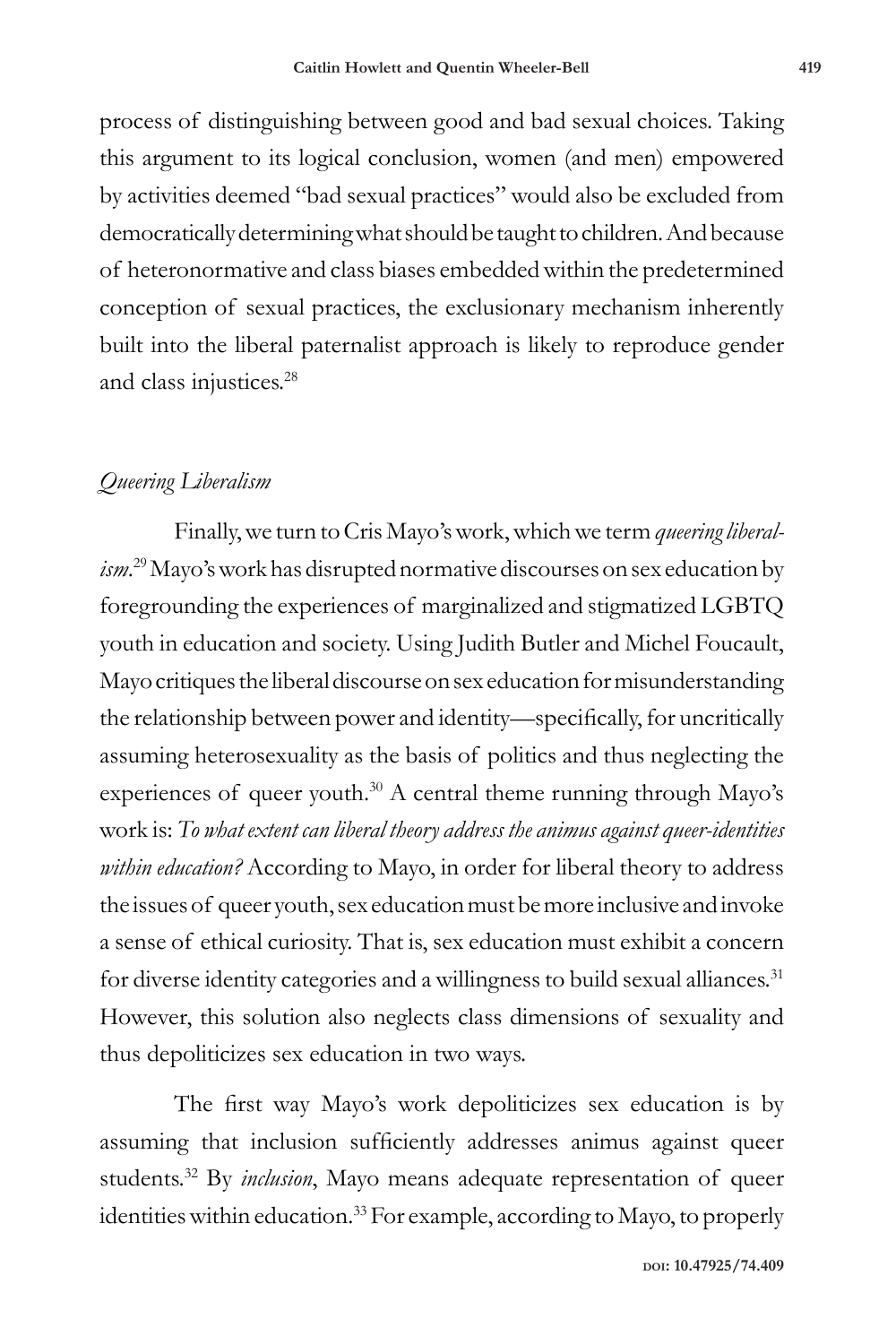address the animus against queer students, schools must work "to ensure that learning environments are not spaces of bullying, and to work so that curricula, school activities, and school facilities represent diverse sexualities, genders, and forms of relationship."34 Here, the assumption is that the *exclusion* faced by queer youth can be mitigated by rethinking, expanding, or reinterpreting sexuality. The logic of inclusion may be appropriate for dealing with some of the animus against queer youth, but inclusion is an ill-suited response to cases in which class structures limit sexual identity.<sup>35</sup> For instance, if we apply Mayo's argument for inclusion to a case of queer homeless youth, we are compelled to assume the best way to address their experience is to represent and include their diverse identities into sex education. In this case, the logic of inclusion is both inappropriate and demeaning because being homeless is not a praiseworthy diverse experience. We should not teach children to be more accepting or inclusive of homelessness, queer or otherwise; instead, we should teach children to dismantle the structures within capitalism that perpetuate homelessness and unjustly limit how individuals perform their sexual identities.<sup>36</sup> Because Mayo neglects cases in which class restricts an individual's performance of their sexual identity, her argument for inclusion also ultimately depoliticizes sex education.

Second, by neglecting capitalism's role in limiting an individual's performance of their sexual identity, Mayo tacitly reproduces the *myth of gay affluence*—that is, the assumption that all queer individuals occupy the same class position and thus have the same material resources to perform their queer identities.37 Mayo reproduces the myth of gay affluence because her primary aim is to address queer subjectivities within our existing society, but this prevents her from thinking through the ways in which capitalism structurally prevents some queer individuals from being included within society. For example, while Mayo aptly critiques the liberal approach to sex education for assuming queer youth have a stable and recognizable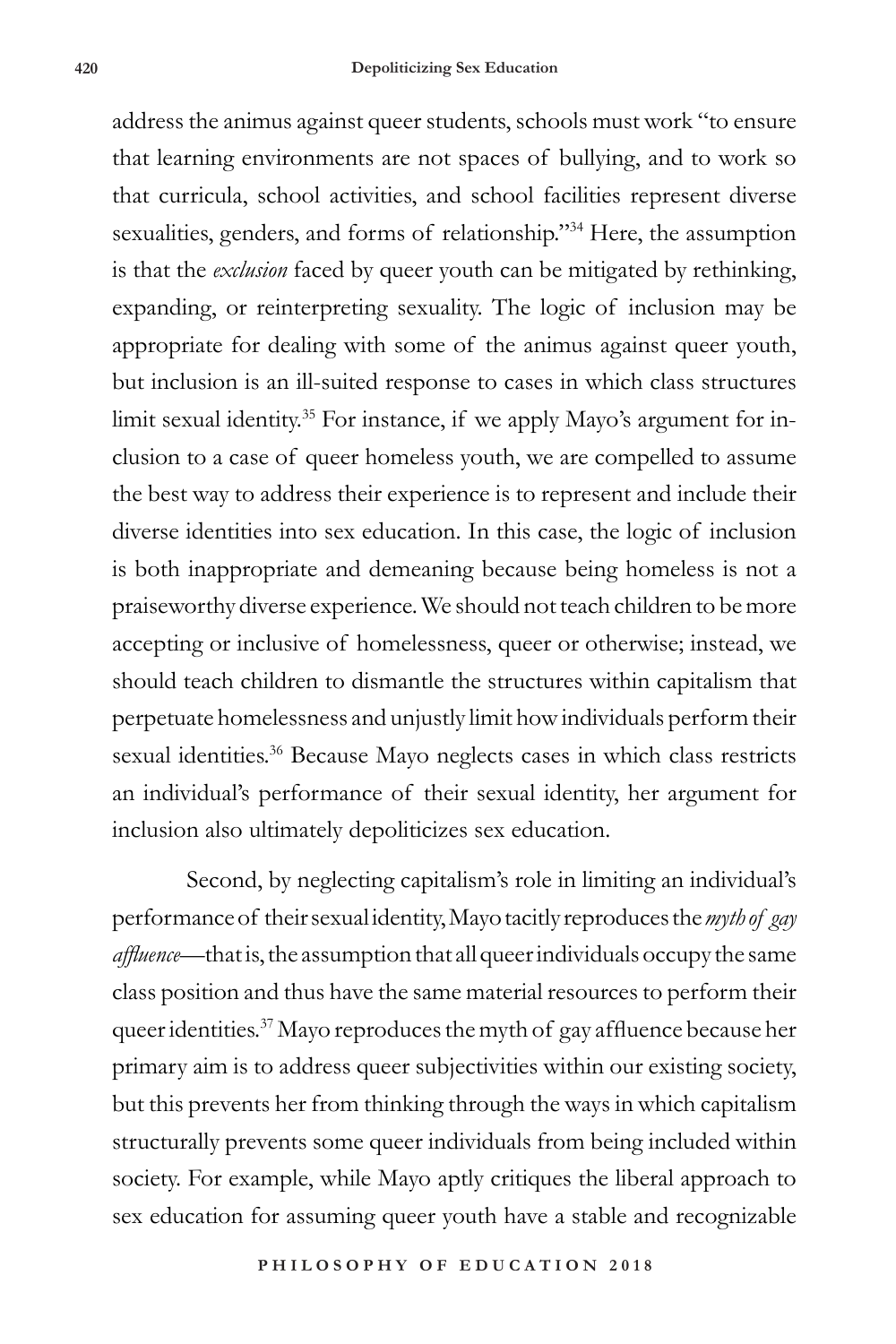identity, she ignores capitalism's role in preventing queer youth, especially lower-class queer youth, from developing a stable sexual identity.<sup>38</sup> As a result, Mayo's proposed solution to sex education assumes that all queer youth occupy the same class position, and can therefore form a stable identity once they are included in schools and society. Because she fails to challenge capitalism's role in further marginalizing queer youth, Mayo's reliance upon the myth of gay affluence depoliticizes sex education.

#### WHERE DO WE GO FROM HERE?

So far, we have shown how three main liberal approaches to sex education neglect the class dimensions of sexuality, and in so doing advance a depoliticized sex education. We have actively avoided offering an alternative approach to sex education for several reasons. First, an insufficient understanding of sexual domination, especially within capitalism, will result in depoliticized solutions. An incomprehensive diagnosis of a problem can often result in misidentifying the social institutions capable of addressing said harms. Second, society often demands that schools address most social ills, including educating children to challenge sexual oppression, without interrogating the structural changes that must occur within society and the educational system for such ills to be successfully addressed. Thus, our critique is intended to provoke the question: How do society and the educational system need to be transformed in order to ensure everyone receives an education that effectively teaches them about the complexities of sexual oppression?

<sup>1</sup> For simplicity, sexuality will refer to both the gendered and sexual dimensions of identity.

<sup>2</sup> Raymond Geuss, *A World without Why* (Princeton, NJ: Princeton University Press, 2016), 68–91.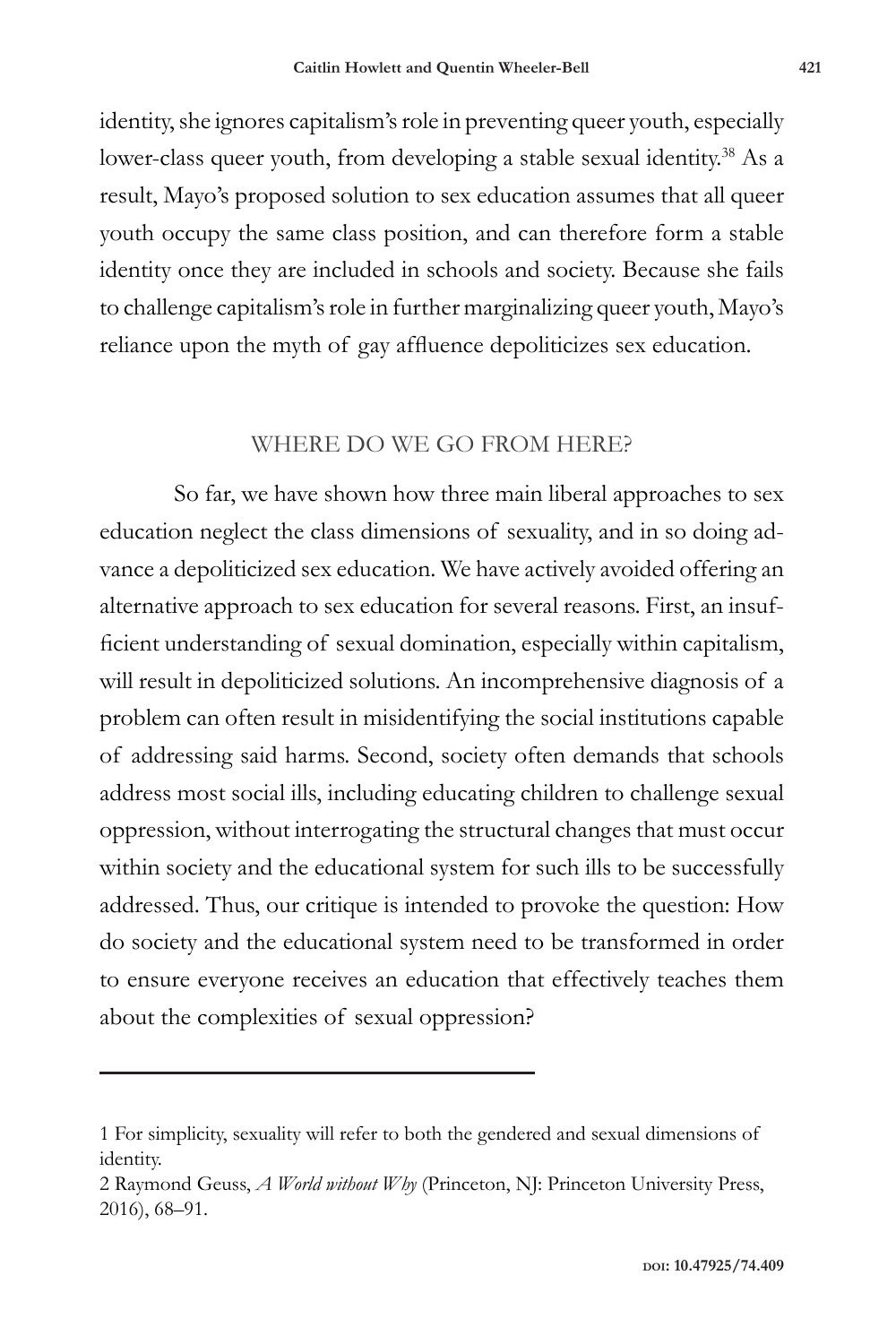3 Judith Butler, *Gender Trouble: Feminism and the Subversion of Identity*, 1st ed. (New York: Routledge, 2006); Georgia Warnke, *Debating Sex and Gender*, 1st ed. (New York: Oxford University Press, 2010).

4 Erik Olin Wright, *Envisioning Real Utopias* (Brooklyn, NY: Verso, 2010). 5 Ibid., 34.

6 Annette Lareau, *Unequal Childhoods : Class, Race, and Family Life* (Berkeley: University of California Press, 2003); Stephen Ball, *Class Strategies and the Education Market: The Middle Classes and Social Advantage*, 1st ed. (New York, N.Y.: RoutledgeFalmer, 2003). and Family Life} (Berkeley: University of California Press, 2003

7 Ball, *Class Strategies and the Education Market*; Lareau, *Unequal Childhoods*.and Family Life} (Berkeley: University of California Press, 2003

8 See Murray Milner Jr., *Freaks, Geeks, and Cool Kids*, 1st ed. (New York: Routledge, 2006).

9 Elizabeth A. Armstrong et al., "'Good Girls,'" *Social Psychology Quarterly* 77, no. 2 (June 1, 2014): 100–122.

10 Elizabeth A. Armstrong and Laura T. Hamilton, *Paying for the Party: How College Maintains Inequality*, Reissue edition (Cambridge, MA: Harvard University Press, 2015).2015

11 Ball, *Class Strategies and the Education Market*.

12 For a discussion on pandering see: Meira Levinson, "The Ethics of Pandering in Boston Public Schools' School Assignment Plan," *Theory and Research in Education* 13, no. 1 (March 1, 2015): 38–55.and (b

13 See Rahel Jaeggi, *Alienation*, ed. Frederick Neuhouser, trans. Alan E. Smith (New York: Columbia University Press, 2014).

14 I would like to thank Gizelle Fletcher for making us clarify this point.

15 Sex work is defined as any activity that exchanges money, goods, or services for sexual activity or pleasure.

16 For literature on sex work, including its sometimes empowering, fulfilling, and radical possibilities, see: Mirelle Miller-Young, *A Taste for Brown Sugar: Black Women in Pornography* (Durham: Duke University Press, 2014); L.H. Stallings, *Funk the Erotic: Transaesthetics and Black Sexual Experiences* (Champaign, IL: University of Illinois Press, 2015); Elizabeth Bernstein, *Temporarily Yours: Intimacy, Authenticity and Commerce of Sex*  (Chicago: The University of Chicago Press, 2007); Kamala Kempadoo, *Sexing the Carribean: Gender, Race, and Sexual Labor* (New York: Routledge, 2004); and Cynthia Blair, *I've Got to Make My Livin': Black Women's Sex Work in Turn-of-the-Century Chicago*  (Chicago: The University of Chicago Press, 2010).

17 Class relationships are not the only power relationships limiting how sexual identities are performed.

18 Bryan N. Cochran, et. al., "Challenges Faced by Homeless Sexual Minorities: Comparison of Gay, Lesbian, Bisexual, and Transgender Homeless Adolescents with Their Heterosexual Counterparts," in *American Journal of Public Health* 92, no. 5 (May 2002): 773-775.

19 Wendy Brown, *Regulating Aversion: Tolerance in the Age of Identity and Empire* (Princeton, NJ: Princeton University Press, 2008): 1–25.

20 Josh Corngold, "Moral Pluralism and Sex Education," *Educational Theory* 63, no. 5